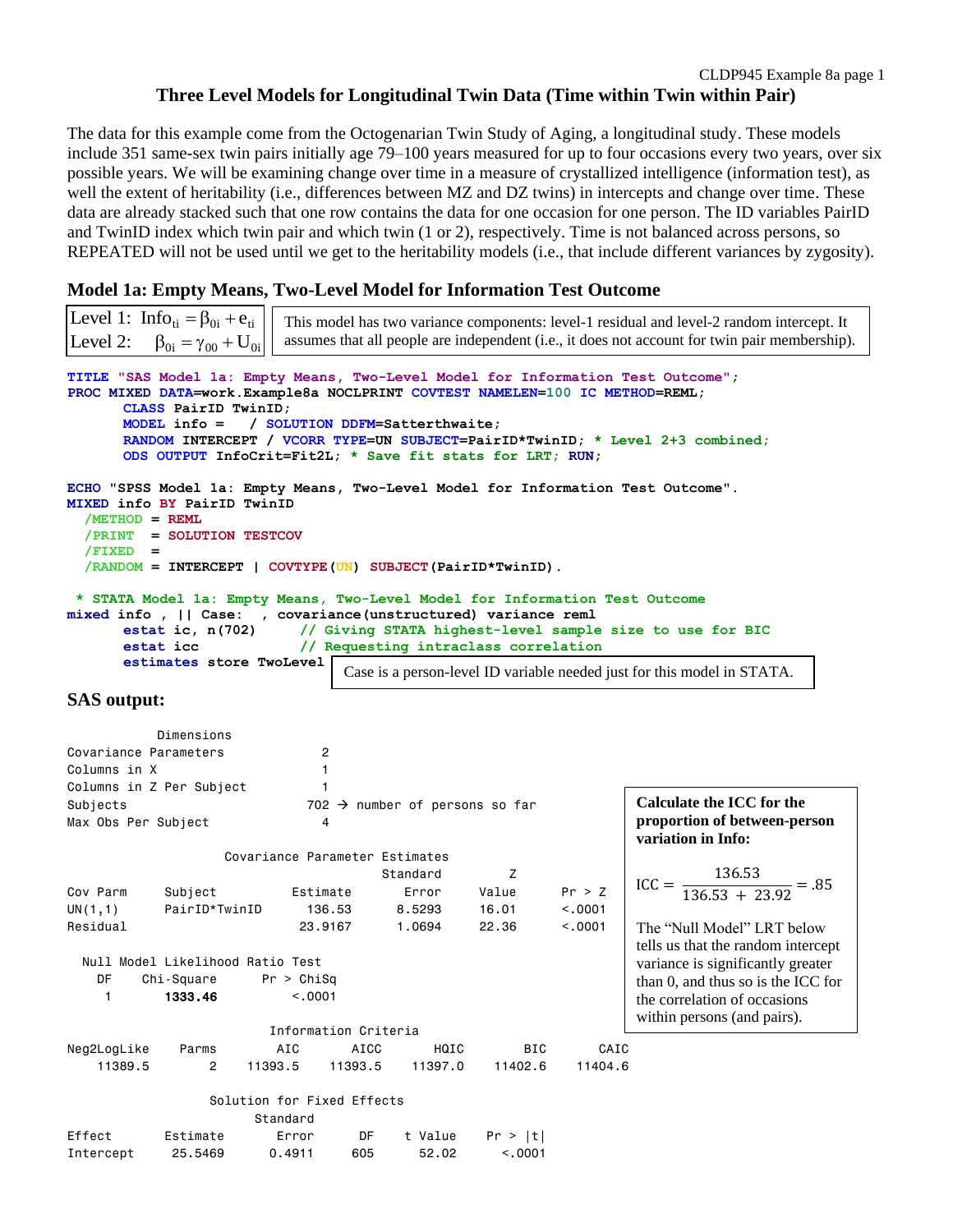## **Model 1b: Empty Means, Three-Level Model for Information Test Outcome**

```
Level 1: \text{Info}_{\text{tij}} = \beta_{0ij} + e_{\text{tij}}Level 2: \beta_{0ij} = \delta_{00j} + U_{0ij}Level 3: \delta_{00j} = \gamma_{000} + V_{00j}TITLE "SAS Model 1b: Empty Means, Three-Level Model for Information Test Outcome";
PROC MIXED DATA=work.Example8a NOCLPRINT COVTEST NAMELEN=100 IC METHOD=REML;
      CLASS PairID TwinID;
      MODEL info = / SOLUTION DDFM=Satterthwaite;
      RANDOM INTERCEPT / TYPE=UN SUBJECT=PairID; * Level 3;
      RANDOM INTERCEPT / TYPE=UN SUBJECT=PairID*TwinID; * Level 2;
       ODS OUTPUT InfoCrit=Fit3L CovParms=CovEmpty; * Save for LRT, Pseudo-R2; RUN;
* Compare three-level empty to two-level empty;
%FitTest(FitFewer=Fit2L, FitMore=Fit3L);
ECHO "SPSS Model 1b: Empty Means, Three-Level Model for Information Test Outcome".
MIXED info BY PairID TwinID
   /METHOD = REML
   /PRINT = SOLUTION TESTCOV
   /FIXED =
   /RANDOM = INTERCEPT | COVTYPE(UN) SUBJECT(PairID) 
   /RANDOM = INTERCEPT | COVTYPE(UN) SUBJECT(PairID*TwinID).
 * STATA Model 1b: Empty Means, Three-Level Model for Information Test Outcome
mixed info , || PairID: , covariance(unstructured) ///
              || TwinID: , covariance(unstructured) variance reml
       estat ic, n(351)
       estimates store ThreeLevel
      lrtest ThreeLevel TwoLevel
            Dimensions
Covariance Parameters 3
Columns in X 1
Columns in Z Per Subject 3
Subjects 351 \rightarrow now number of twin pairs (families)
Max Obs Per Subject 8 \rightarrow per twin pair (4 occasions * 2 persons)
                    Covariance Parameter Estimates
                                      Standard Z
Cov Parm Subject Estimate Error Value Pr > Z
UN(1,1) PairID 87.2970 9.9794 8.75 <.0001 \rightarrow level-3 between-pair
UN(1,1) PairID*TwinID 49.9360 5.3371 9.36 <.0001 \rightarrow level-2 within-pair
Residual 23.9684 1.0735 22.33 <.0001 → level-1 within-person
                          Information Criteria
Neg2LogLike Parms AIC AICC HQIC BIC CAIC
 11278.1 3 11284.1 11284.1 11288.7 11295.7 11298.7
                  Solution for Fixed Effects
                        Standard
Effect Estimate Error DF t Value Pr > |t|
Intercept 25.2203 0.6017 331 41.92 <.0001
Likelihood Ratio Test for Fit2L vs. Fit3L
         Neg2Log
Name Like Parms AIC BIC DevDiff DFdiff Pvalue
Fit2L 11389.5 2 11393.5 11402.6 . . .
Fit3L 11278.1 3 11284.1 11295.7 111.373 1 0
                                        Is the 3-level model a better fit than the 2-level model? 
                                        Yes, -2∆LL(~1) = 111.37, p < .001
 Proportion variance at each level:
 Total = 87.30 + 49.94 + 23.97 = 161.20Level 3 (pair) = 87.30 / 161.20 = .54Level 2 (person) = 49.94 / 161.20 = .31Level 1 (time) = 23.97 / 161.20 = .15\text{ICC}_{1,2} for time within person and pair =(87.30 + 49.94) / (161.20) = .85ICC<sub>L3</sub> for person within pair = 87.30 / (87.30 + 49.94) = .64This ICC = .64 is significantly greater than 0 via -2\Delta L L for 3- vs. 2-level.
                            This model now has 3 variance components: level-1 residual, level-2 
                            twin random intercept, and level-3 pair random intercept. It now 
                            allows a correlation between people from the same twin pair.
                                    TwinID is sufficient for level 2 here because STATA assumes 
                                    any random effects written after the first are nested within the 
                                    first, whereas SAS and SPSS do not.
```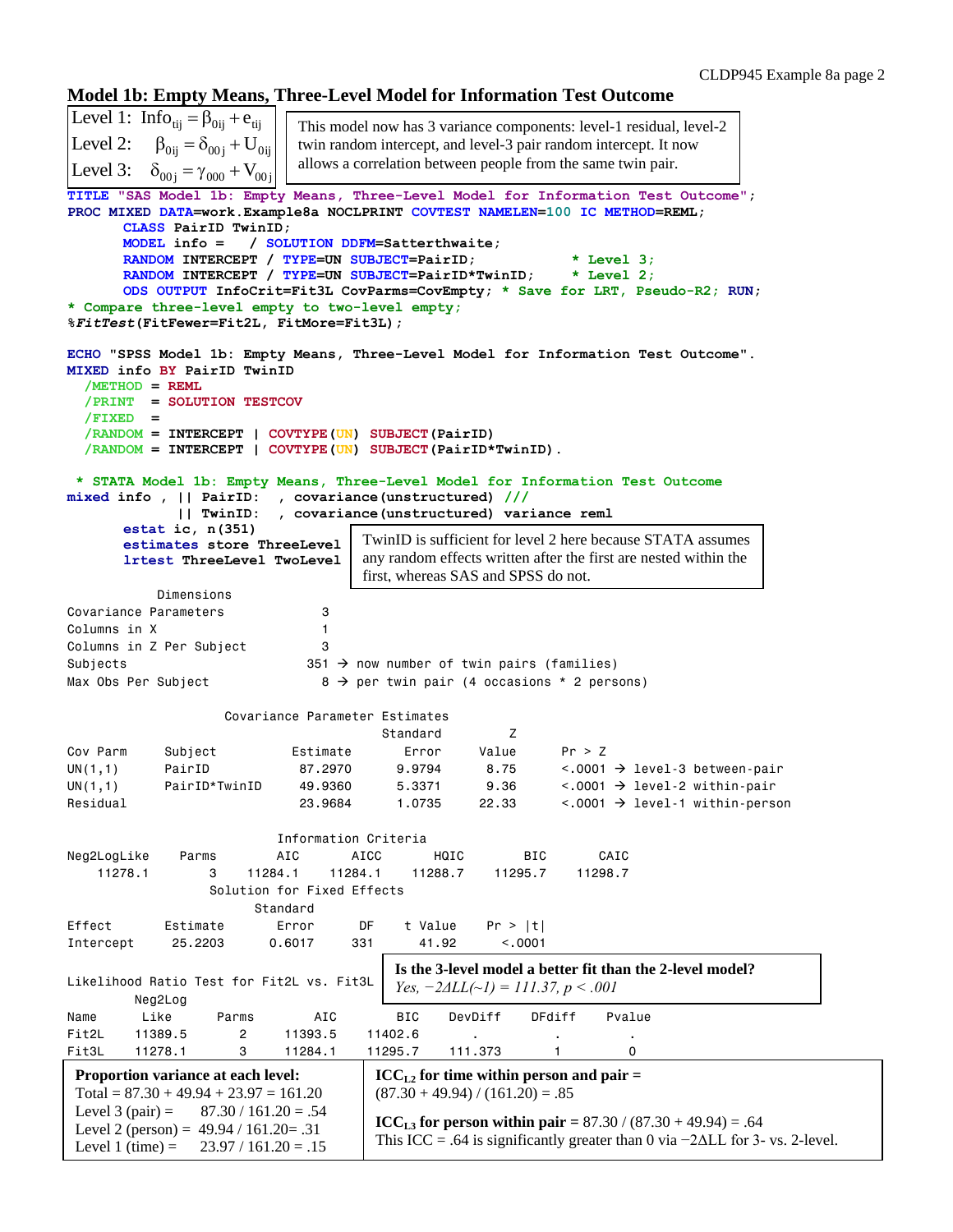**Now let's do the same thing for our time-varying predictor of age:**

```
TITLE "SAS Age Model: Empty Means, Three-Level Model for Age Predictor";
PROC MIXED DATA=work.Example8a NOCLPRINT COVTEST NAMELEN=100 IC METHOD=REML;
      CLASS PairID TwinID;
      MODEL age = / SOLUTION DDFM=Satterthwaite;
      RANDOM INTERCEPT / TYPE=UN SUBJECT=PairID; * Level 3;
      RANDOM INTERCEPT / TYPE=UN SUBJECT=PairID*TwinID; * Level 2; RUN;
ECHO "SPSS Age Model: Empty Means, Three-Level Model for Age Predictor".
MIXED age BY PairID TwinID
   /METHOD = REML /PRINT = SOLUTION TESTCOV /FIXED =
   /RANDOM = INTERCEPT | COVTYPE(UN) SUBJECT(PairID) 
   /RANDOM = INTERCEPT | COVTYPE(UN) SUBJECT(PairID*TwinID).
 * STATA Age Model: Empty Means, Three-Level Model for Age Predictor
mixed age , || PairID: , covariance(unstructured) ///
             || TwinID: , covariance(unstructured) variance reml
                      Covariance Parameter Estimates
                                   Standard Z
Cov Parm Subject Estimate Error Value Pr > Z
UN(1,1) PairID 8.5256 0.7193 11.85 <.0001 level-3 between-pair = 63%
UN(1,1) PairID*TwinID 0 . . . . level-2 within-pair = 0%
Residual 4.9682 0.1693 29.35 <.0001 level-1 within-person = 37%
                                                     Because there is no age variance at level 2, age 
                                                     will be a predictor at levels 1 and 3 only.
```
Below we create our predictors: level-1 (time-varying) age will be time-in-study (0=baseline), and level-3 (betweenpair) age will be baseline age centered at 85 years. This creates a clear demarcation of age at baseline as the crosssectional effect of age, and time-in-study as the longitudinal effect of age.

## **SAS Data Manipulation:**

```
DATA work.Example8a; SET work.Example8a;
* Centering age at time 1 at 85 to use at level 3;
  BFage85 = agew1 - 85; LABEL BFage85= "BFage85: Age at Time1 (0=85)";
* Within-person centering age at level-1 (VARIABLE-BASED CENTERING);
```
- **time = age - agew1; LABEL time= "time: Time Since Entry (0= Age Wave 1)"; \* Make string version of zygosity for easier output reading;**
- **IF zygosity=1 THEN zyg="MZ"; IF zygosity=2 THEN zyg="DZ"; \* Selecting only cases with complete data; IF NMISS(agew1, age, info)>0 THEN DELETE; RUN;**

## **SPSS Data Manipulation:**

**\* Centering age at time 1 at 85 to use at level 3. COMPUTE BFage85 = agew1 - 85.**

```
* Within-person centering age at level-1 (VARIABLE-BASED CENTERING).
  COMPUTE time = age - agew1.
  VARIABLE LABELS BFage85 "BFage85: Age at Time1 (0=85)"
                 time "time: Time Since Entry (0= Age Wave 1)".
```

```
* Selecting only complete cases.
   SELECT IF (NMISS(agew1, age, info)=0).
```
### **STATA Data Manipulation:**

```
* Centering age at time 1 at 85 to use at level 3
  gen BFage85 = agew1 - 85
  label variable BFage85 "BFage85: Age at Time1 (0=85)"
```
- **\* Within person centering age at level-1 (VARIABLE-BASED CENTERING) gen time = age - agew1**
- **label variable time "time: Time since entry (0= Age Wave 1)" \* Recode zygosity so 0=DZ, 1=MZ, will be treated as numeric**
- **gen zyg = zygosity-1 \* Selecting only cases with complete data egen nummiss = rowmiss(agew1 age, info) drop if nummiss>0**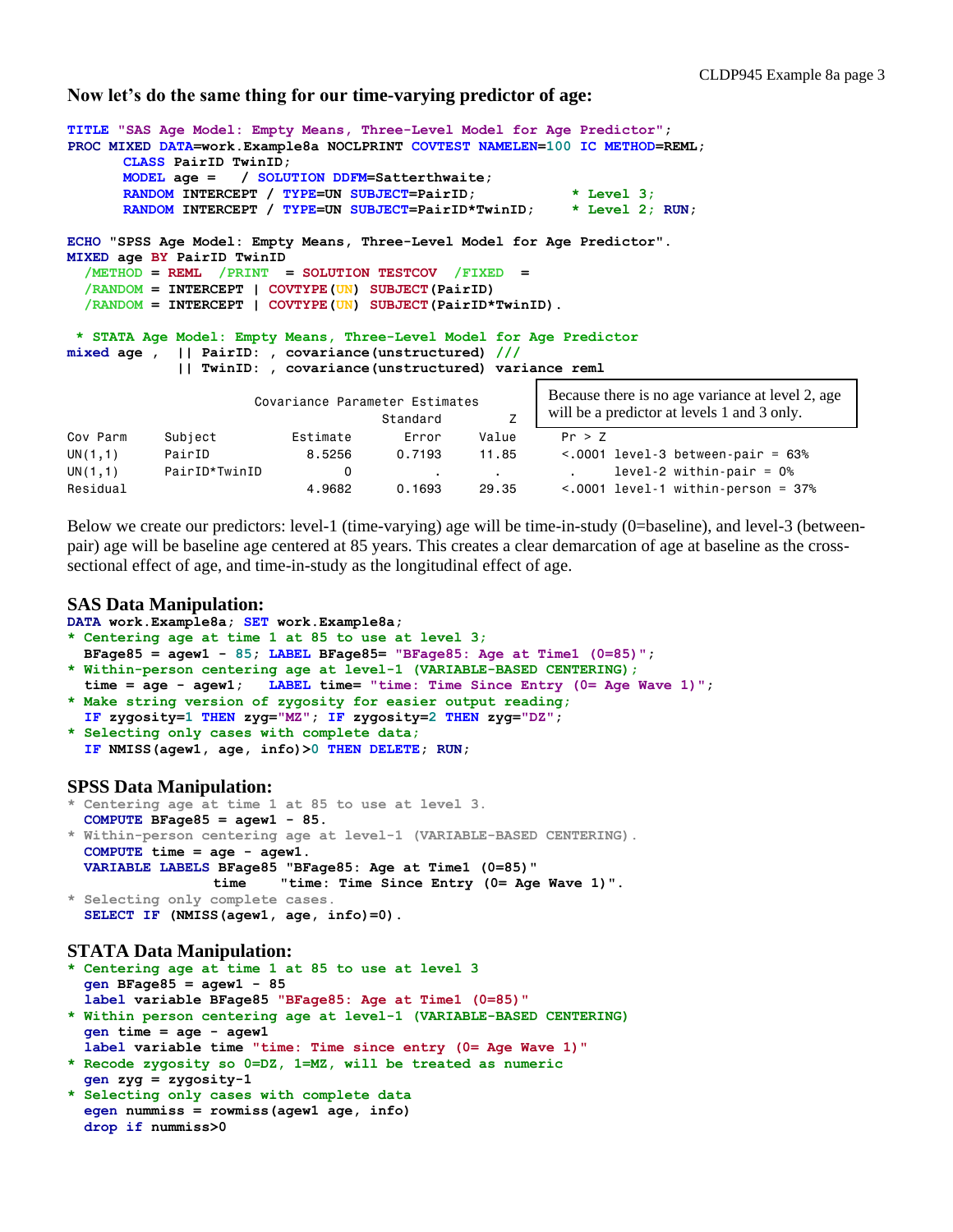## **Model 1c: Saturated Means for Wave, Random Intercepts at Levels 2 and 3**

*Using SAS GLIMMIX instead of SAS MIXED to get a means plot directly*



## **Model 2a: Fixed Quadratic Time, Random Intercepts at Levels 3 (Pair) and 2 (Twin)**

| Level 1: $Info_{\rm tij} = \beta_{\rm 0ij} + \beta_{\rm Iij} (Age_{\rm tij} - PairAge1_i) + \beta_{\rm 2ij} (Age_{\rm tij} - PairAge1_i)^2 + e_{\rm tij}$ |  |
|-----------------------------------------------------------------------------------------------------------------------------------------------------------|--|
| Level 2:                                                                                                                                                  |  |
| Intercept:<br>$\beta_{0ij} = \delta_{00j} + U_{0ij}$                                                                                                      |  |
| $\beta_{1ii} = \delta_{10i}$<br>Linear Time:                                                                                                              |  |
| Quadratic Time: $\beta_{2ii} = \delta_{20i}$                                                                                                              |  |
| Level 3:                                                                                                                                                  |  |
| Intercept:<br>$\delta_{00j} = \gamma_{000} + V_{00j}$                                                                                                     |  |
| Linear Time:<br>$\delta_{10i} = \gamma_{100}$                                                                                                             |  |
| Quadratic Time: $\delta_{20i} = \gamma_{200}$                                                                                                             |  |
|                                                                                                                                                           |  |

```
TITLE "SAS Model 2a: Fixed Quadratic Time, Random Intercepts for Pair and Twin";
PROC MIXED DATA=work.Example8a NOCLPRINT COVTEST NAMELEN=100 IC METHOD=REML;
      CLASS PairID TwinID;
      MODEL info = time time*time / SOLUTION DDFM=Satterthwaite;
      RANDOM INTERCEPT / TYPE=UN SUBJECT=PairID; * Level 3;
      RANDOM INTERCEPT / TYPE=UN SUBJECT=PairID*TwinID; * Level 2;
      ODS OUTPUT InfoCrit=Fit_RI2_RI3 CovParms=CovFQuad; * Save for LRT, pseudo-R2; RUN;
* Pseudo-R2 for time;
%PseudoR2(Ncov=3, CovFewer=CovEmpty, CovMore=CovFQuad);
ECHO "SPSS Model 2a: Fixed Quadratic Time, Random Intercepts for Pair and Twin".
```

```
MIXED info BY PairID TwinID WITH time
   /METHOD = REML /PRINT = SOLUTION TESTCOV /FIXED = time time*time
   /RANDOM = INTERCEPT | COVTYPE(UN) SUBJECT(PairID) 
   /RANDOM = INTERCEPT | COVTYPE(UN) SUBJECT(PairID*TwinID).
```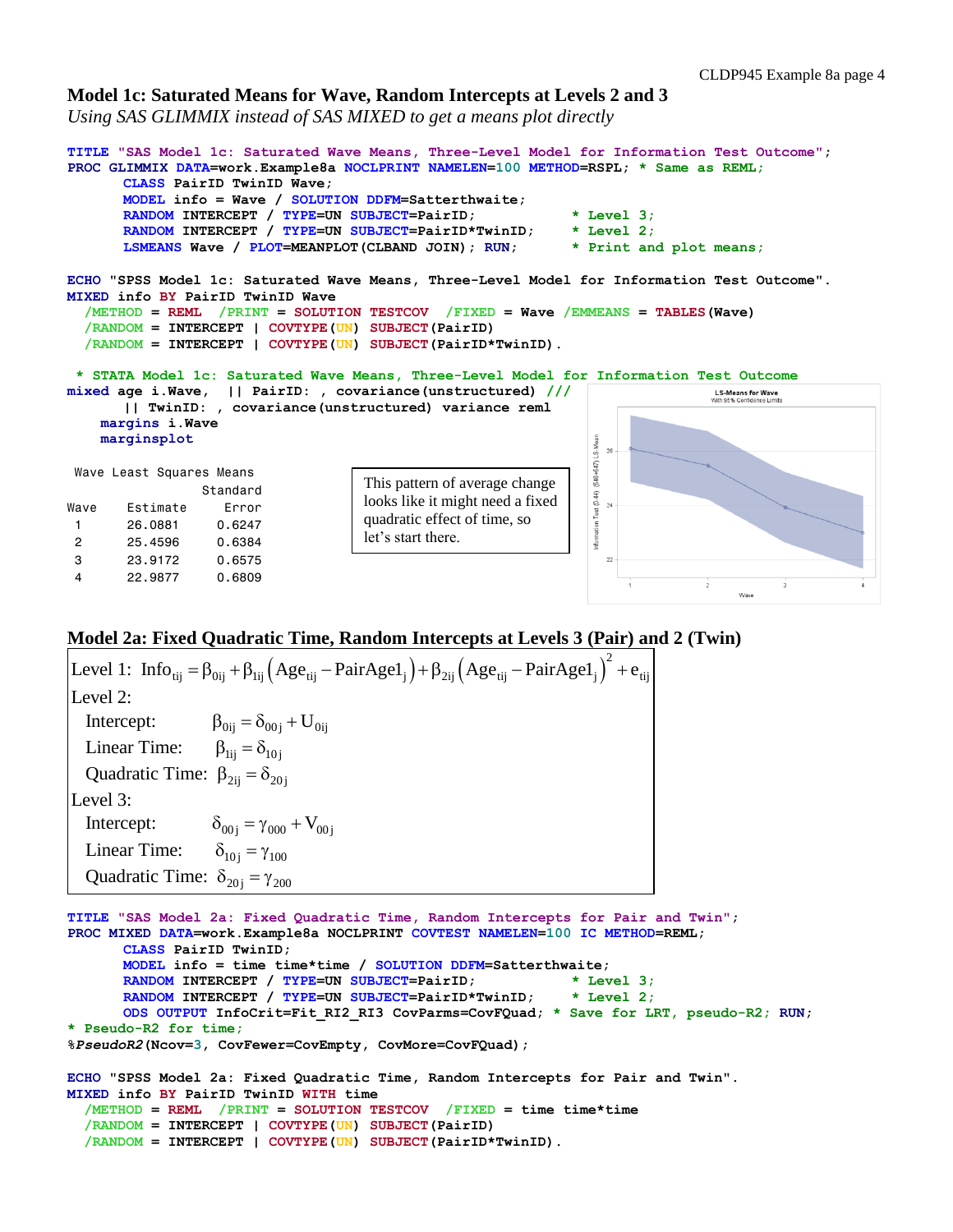**\* STATA Model 2a: Fixed Quadratic Time, Random Intercepts for Pair and Twin mixed info c.time c.time#c.time , || PairID: , covariance(unstructured) /// || TwinID: , covariance(unstructured) variance reml, estat ic, n(351) estimates store RI2\_RI3**

|             |                            | Covariance Parameter Estimates                   |                      |          |            |         |                              |                                |  |  |
|-------------|----------------------------|--------------------------------------------------|----------------------|----------|------------|---------|------------------------------|--------------------------------|--|--|
|             |                            |                                                  |                      | Standard | Z          |         |                              |                                |  |  |
| Cov Parm    | Subject                    | Estimate                                         |                      | Error    | Value      | Pr > Z  |                              |                                |  |  |
| UN(1,1)     | PairID                     |                                                  | 88,0484              | 10.1556  | 8.67       | < 0.001 |                              |                                |  |  |
| UN(1,1)     | PairID*TwinID              |                                                  | 52,9334              | 5.5159   | 9.60       | < 0.001 |                              |                                |  |  |
| Residual    |                            |                                                  | 21,9701              | 0.9854   | 22,30      | < 0.001 |                              |                                |  |  |
|             |                            |                                                  | Information Criteria |          |            |         |                              |                                |  |  |
| Neg2LogLike | Parms                      | AIC                                              | AICC                 | HQIC     | <b>BIC</b> | CAIC    |                              |                                |  |  |
| 11211.6     | 3                          | 11217.6                                          | 11217.6              | 11222.2  | 11229.2    | 11232.2 |                              |                                |  |  |
|             | Solution for Fixed Effects |                                                  |                      |          |            |         |                              |                                |  |  |
| Standard    |                            |                                                  |                      |          |            |         | The level-1 fixed linear and |                                |  |  |
| Effect      | Estimate                   | Error                                            | DF                   | t Value  | Pr >  t    |         | quadratic effects of time    |                                |  |  |
| Intercept   | 26,1212                    | 0.6233                                           | 369                  | 41.91    | < 0.001    |         |                              | explained 8.33% of the level-1 |  |  |
| time        | $-0.3216$                  | 0.1834                                           | 1040                 | $-1.75$  | 0.0797     |         |                              | residual variance. The level-2 |  |  |
| time*time   | $-0.03673$                 | 0.03077                                          | 1027                 | $-1.19$  | 0.2329     |         | twin intercept variance      |                                |  |  |
|             |                            |                                                  |                      |          |            |         | increased as a consequence.  |                                |  |  |
|             |                            | PsuedoR2 (% Reduction) for CovEmpty vs. CovFQuad |                      |          |            |         |                              |                                |  |  |
| Name        | CovParm                    | Subject                                          |                      | Estimate | StdErr     | ZValue  | ProbZ                        | PseudoR2                       |  |  |
| CovEmpty    | UN(1,1)                    | PairID                                           |                      | 87,2970  | 9.9794     | 8.75    | < 0.001                      | $\blacksquare$                 |  |  |
| CovEmpty    | UN(1,1)                    | PairID*TwinID                                    |                      | 49,9360  | 5.3371     | 9.36    | < 0.001                      | $\mathbf{r}$                   |  |  |
| CovEmpty    | Residual                   |                                                  |                      | 23,9684  | 1.0735     | 22.33   | < 0.001                      | $\blacksquare$                 |  |  |
| CovFQuad    | UN(1,1)                    | PairID                                           |                      | 88,0484  | 10.1556    | 8.67    | < 0.001                      | $-0.008607$                    |  |  |
| CovFQuad    | UN(1,1)                    | PairID*TwinID                                    |                      | 52.9334  | 5.5159     | 9.60    | < 0.001                      | $-0.060025$                    |  |  |
| CovFQuad    | Residual                   |                                                  |                      | 21,9701  | 0.9854     | 22.30   | < 0.001                      | 0.083373                       |  |  |

# **Model 2b: Fixed Quadratic Time, Random Linear Time Slope at Level 2**

|                                               | Level 1: $Info_{\rm{tij}} = \beta_{\rm{0ij}} + \beta_{\rm{Iij}}(Age_{\rm{tij}} - PairAge1_{i}) + \beta_{\rm{2ij}}(Age_{\rm{tij}} - PairAge1_{i})^{2} + e_{\rm{tij}}$ |
|-----------------------------------------------|----------------------------------------------------------------------------------------------------------------------------------------------------------------------|
| Level 2:                                      |                                                                                                                                                                      |
| Intercept:                                    | $\beta_{0ij} = \delta_{00j} + U_{0ij}$                                                                                                                               |
| Linear Time:                                  | $\beta_{\text{li}} = \delta_{10i} + U_{\text{li}}$                                                                                                                   |
| Quadratic Time: $\beta_{2ii} = \delta_{20i}$  |                                                                                                                                                                      |
| Level 3:                                      |                                                                                                                                                                      |
| Intercept:                                    | $\delta_{00j} = \gamma_{000} + V_{00j}$                                                                                                                              |
| Linear Time:                                  | $\delta_{10i} = \gamma_{100}$                                                                                                                                        |
| Quadratic Time: $\delta_{20i} = \gamma_{200}$ |                                                                                                                                                                      |

**TITLE "SAS Model 2b: Add Random Linear Time for Twin"; PROC MIXED DATA=work.Example8a NOCLPRINT COVTEST NAMELEN=100 IC METHOD=REML; CLASS PairID TwinID; MODEL info = time time\*time / SOLUTION DDFM=Satterthwaite; RANDOM INTERCEPT / TYPE=UN SUBJECT=PairID; \* Level 3; RANDOM INTERCEPT time / TYPE=UN SUBJECT=PairID\*TwinID; \* Level 2; ODS OUTPUT InfoCrit=Fit\_RL2\_RI3; \* Save for LRT, pseudo-R2; RUN; \* Test random linear time at level 2; %***FitTest***(FitFewer=Fit\_RI2\_RI3, FitMore=Fit\_RL2\_RI3);**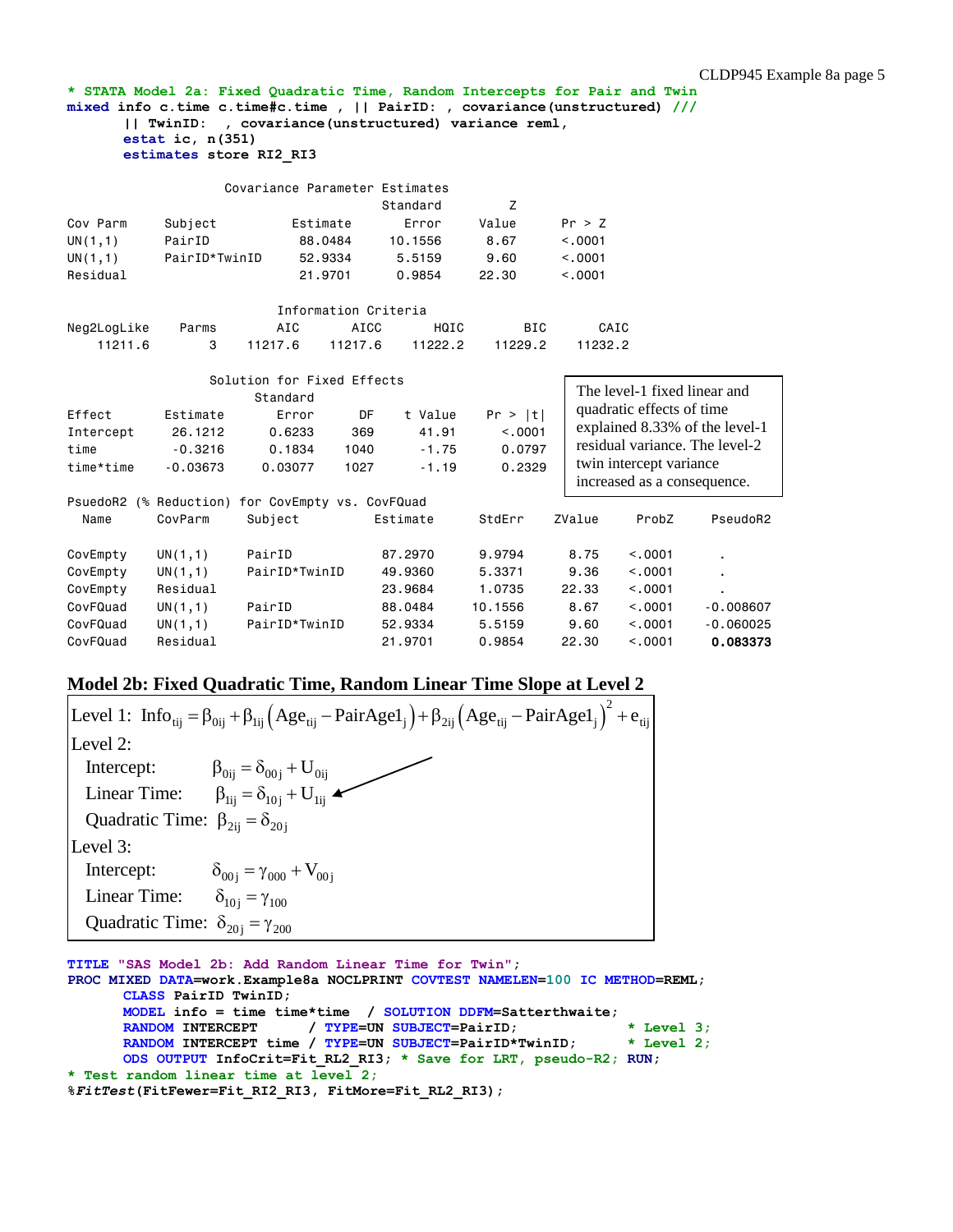```
ECHO "SPSS Model 2b: Add Random Linear Time for Twin".
MIXED info BY PairID TwinID WITH time
   /METHOD = REML /PRINT = SOLUTION TESTCOV /FIXED = time time*time
   /RANDOM = INTERCEPT | COVTYPE(UN) SUBJECT(PairID) 
  /RANDOM = INTERCEPT time | COVTYPE(UN) SUBJECT(PairID*TwinID).
* STATA Model 2b: Add Random Linear Time for Twin
mixed info c.time c.time#c.time , || PairID: , covariance(unstructured) ///
      || TwinID: time , covariance(unstructured) variance reml
     estat ic, n(351)
     estimates store RL2_RI3
     lrtest RI2_RI3 RL2_RL3
                 Covariance Parameter Estimates
                                 Standard Z
Cov Parm Subject Estimate Error Value Pr Z
UN(1,1) PairID 85.7639 9.7835 8.77 <.0001 \rightarrow level-3 intercept var
UN(1,1) PairID*TwinID 47.6649 5.2082 9.15 <.0001 \rightarrow level-2 intercept var
UN(2,1) PairID*TwinID 1.6668 0.8848 1.88 0.0596 \rightarrow level-2 int-linear cov
UN(2,2) PairID*TwinID 1.5662 0.2151 7.28 <.0001 \rightarrow level-2 linear time var
Residual 13.5083 0.8175 16.52 <.0001 > level-1 residual var
                       Information Criteria
Neg2LogLike Parms AIC AICC HQIC BIC CAIC
    11075.1 5 11085.1 11085.1 11092.7 11104.4 11109.4
                Solution for Fixed Effects
                    Standard
Effect Estimate Error DF t Value Pr > |t|
Intercept 26.1799 0.5991 338 43.70 <.0001
time -0.3147 0.1583 929 -1.99 0.0471
time*time -0.07075 0.02571 722 -2.75 0.0061
Likelihood Ratio Test for Fit RI2 RI3 vs. Fit RL2 RI3
            Neg2Log
 Name Like Parms AIC BIC DevDiff DFdiff Pvalue
Fit RI2 RI3 11211.6 3 11217.6 11229.2
Fit_RL2_RI3 11075.1 5 11085.1 11104.4 136.518 2 0
                                            Do we need the random linear time slope for twin?
                                            Yes, -2\Delta LL(~2) = 136.52, p < .001
```
## **Model 2c: Fixed Quadratic, Random Linear Slope at Levels 2 and 3**

```
(Age_{\text{tij}} - \text{PairAge1}_{j}) + \beta_{2ij} (Age_{\text{tij}} - \text{PairAge1}_{j})^{2}Level 1: Info_{ij} = \beta_{0ij} + \beta_{1ij} (Age_{tij} - PairAge1_j) + \beta_{2ij} (Age_{tij} - PairAge1_j) + e_{tij}Intercept: \beta_{0ij} = \delta_{00j} + U_{0ij}Linear Time: \beta_{1ij} = \delta_{10j} + U_{1ij}Quadratic Time: \beta_{2ij} = \delta_{20j}Level 2: 
Level 3: 
 Intercept: \delta_{00j} = \gamma_{000} + V_{00j}Linear Time: \delta_{10j} = \gamma_{100} + V_{10j}Quadratic Time: \delta_{20j} = \gamma_{200}TITLE "SAS Model 2c: Add Random Linear Time for Pair";
PROC MIXED DATA=work.Example8a NOCLPRINT COVTEST NAMELEN=100 IC METHOD=REML;
        CLASS PairID TwinID;
        MODEL info = time time*time / SOLUTION DDFM=Satterthwaite;
        RANDOM INTERCEPT time / TYPE=UN SUBJECT=PairID; * Level 3;
        RANDOM INTERCEPT time / TYPE=UN SUBJECT=PairID*TwinID; * Level 2;
        ODS OUTPUT InfoCrit=Fit_RL2_RL3; * Save for LRT, pseudo-R2; RUN; 
* Test random linear time at level 3;
%FitTest(FitFewer=Fit_RL2_RI3, FitMore=Fit_RL2_RL3);
```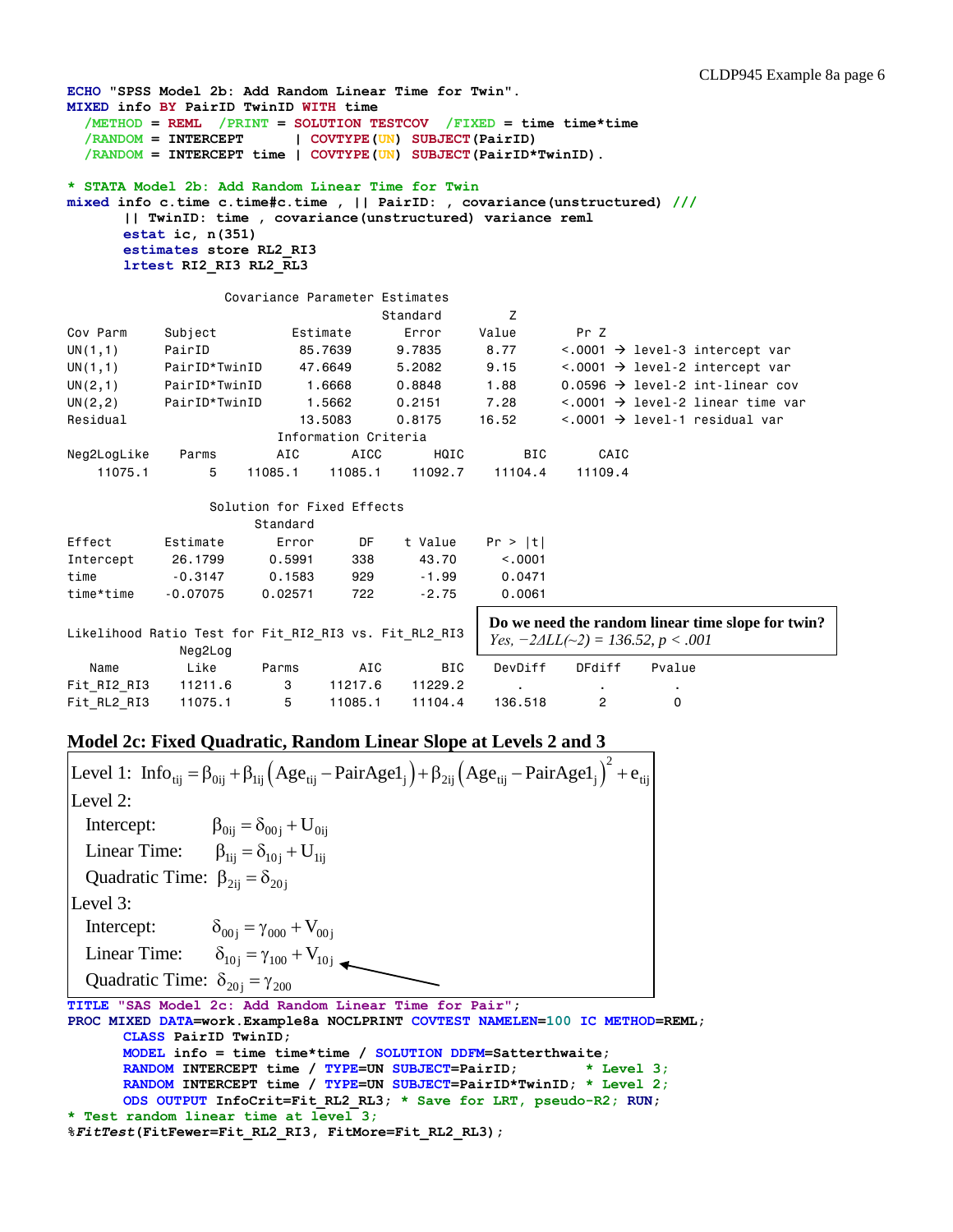| ECHO "SPSS Model 2c: Add Random Linear Time for Pair".                          |                                                                                                                            |                                |                      |                                                        |                   |                |                |                                                                 |  |  |
|---------------------------------------------------------------------------------|----------------------------------------------------------------------------------------------------------------------------|--------------------------------|----------------------|--------------------------------------------------------|-------------------|----------------|----------------|-----------------------------------------------------------------|--|--|
| MIXED info BY PairID TwinID WITH time                                           |                                                                                                                            |                                |                      |                                                        |                   |                |                |                                                                 |  |  |
|                                                                                 | $/$ METHOD = REML $/$ PRINT = SOLUTION TESTCOV $/$ FIXED = time time*time                                                  |                                |                      |                                                        |                   |                |                |                                                                 |  |  |
|                                                                                 | /RANDOM = INTERCEPT time   COVTYPE (UN) SUBJECT (PairID)<br>/RANDOM = INTERCEPT time   COVTYPE(UN) SUBJECT(PairID*TwinID). |                                |                      |                                                        |                   |                |                |                                                                 |  |  |
|                                                                                 |                                                                                                                            |                                |                      |                                                        |                   |                |                |                                                                 |  |  |
| * STATA Model 2c: Add Random Linear Time for Pair                               |                                                                                                                            |                                |                      |                                                        |                   |                |                |                                                                 |  |  |
| mixed info c.time c.time#c.time ,    PairID: time, covariance(unstructured) /// |                                                                                                                            |                                |                      |                                                        |                   |                |                |                                                                 |  |  |
| TwinID: time , covariance (unstructured) variance reml                          |                                                                                                                            |                                |                      |                                                        |                   |                |                |                                                                 |  |  |
| estat ic, $n(351)$                                                              |                                                                                                                            |                                |                      |                                                        |                   |                |                |                                                                 |  |  |
|                                                                                 | estimates store RL2 RL3                                                                                                    |                                |                      |                                                        |                   |                |                | $\text{ICC}_{\text{L3}}$ for correlation of twins within pairs: |  |  |
|                                                                                 | lrtest RL2 RL3 RL2 RI3                                                                                                     |                                |                      |                                                        | For Intercept $=$ |                |                | $85.49 / (85.49 + 47.80) = .64$                                 |  |  |
|                                                                                 |                                                                                                                            |                                |                      |                                                        |                   |                |                | For Linear Time = $0.11 / (0.11 + 1.45) = .07 \approx 0$        |  |  |
|                                                                                 |                                                                                                                            | Covariance Parameter Estimates |                      |                                                        |                   |                |                |                                                                 |  |  |
|                                                                                 |                                                                                                                            |                                |                      | Standard                                               | Z                 |                |                |                                                                 |  |  |
| Cov Parm                                                                        | Subject                                                                                                                    |                                | Estimate             | Error                                                  | Value             | Pr Z           |                |                                                                 |  |  |
| UN(1,1)                                                                         | PairID                                                                                                                     |                                | 85,4911              | 9.8263                                                 | 8.70              |                |                | $\langle .0001 \rangle$ + level-3 intercept var                 |  |  |
| UN(2,1)                                                                         | PairID                                                                                                                     |                                | 0.2432               | 1.0615                                                 | 0.23              |                |                | 0.8188 $\rightarrow$ level-3 int-linear cov                     |  |  |
| UN(2, 2)                                                                        | PairID                                                                                                                     |                                | 0.1066               | 0.2203                                                 | 0.48              |                |                | 0.3143 $\rightarrow$ level-3 linear time var                    |  |  |
| UN(1,1)                                                                         | PairID*TwinID                                                                                                              |                                | 47.7968              | 5.2453                                                 | 9.11              |                |                | $\langle .0001 \rangle$ + level-2 intercept var                 |  |  |
| UN(2,1)                                                                         | PairID*TwinID                                                                                                              |                                | 1.5559               | 0.9849                                                 | 1.58              |                |                | $0.1142 \rightarrow$ level-2 int-linear cov                     |  |  |
| UN(2, 2)                                                                        | PairID*TwinID                                                                                                              |                                | 1.4534               | 0.3050                                                 | 4.77              |                |                | $\leq$ .0001 $\rightarrow$ level-2 linear time var              |  |  |
| Residual                                                                        |                                                                                                                            |                                | 13,5251              | 0.8191                                                 | 16.51             |                |                | $\leq$ .0001 $\rightarrow$ level-1 residual var                 |  |  |
|                                                                                 |                                                                                                                            |                                | Information Criteria |                                                        |                   |                |                |                                                                 |  |  |
| Neg2LogLike                                                                     | Parms                                                                                                                      | AIC                            | AICC                 | HQIC                                                   | <b>BIC</b>        | CAIC           |                |                                                                 |  |  |
| 11074.8                                                                         | $\overline{7}$                                                                                                             | 11088.8                        | 11088.8              | 11099.5                                                | 11115.8           | 11122.8        |                |                                                                 |  |  |
|                                                                                 |                                                                                                                            | Solution for Fixed Effects     |                      |                                                        |                   |                |                |                                                                 |  |  |
|                                                                                 |                                                                                                                            | Standard                       |                      |                                                        |                   |                |                |                                                                 |  |  |
| Effect                                                                          | Estimate                                                                                                                   | Error                          | DF                   | t Value                                                | Pr >  t           |                |                |                                                                 |  |  |
| Intercept                                                                       | 26,1810                                                                                                                    | 0.5987                         | 336                  | 43.73                                                  | < 0.001           |                |                |                                                                 |  |  |
| time                                                                            | $-0.3181$                                                                                                                  | 0.1589                         | 860                  | $-2.00$                                                | 0.0455            |                |                |                                                                 |  |  |
| time*time                                                                       | $-0.07055$                                                                                                                 | 0.02573                        | 721                  | $-2.74$                                                | 0.0062            |                |                |                                                                 |  |  |
|                                                                                 |                                                                                                                            |                                |                      |                                                        |                   |                |                |                                                                 |  |  |
| Likelihood Ratio Test for Fit_RL2_RI3 vs. Fit_RL2_RL3                           |                                                                                                                            |                                |                      |                                                        |                   |                |                | Do we need the random linear slope for pair, too?               |  |  |
|                                                                                 | Neg2Log                                                                                                                    |                                |                      | <i>Nope</i> , $-2\Delta LL(\sim 2) = 0.29$ , $p = .86$ |                   |                |                |                                                                 |  |  |
| Name                                                                            | Like                                                                                                                       | Parms                          | AIC                  | <b>BIC</b>                                             | DevDiff           | DFdiff         | Pvalue         |                                                                 |  |  |
| Fit RL2 RI3                                                                     | 11075.1                                                                                                                    | 5                              | 11085.1              | 11104.4                                                |                   |                | $\blacksquare$ |                                                                 |  |  |
| Fit RL2 RL3                                                                     | 11074.8                                                                                                                    | $\overline{7}$                 | 11088.8              | 11115.8                                                | 0.29080           | $\overline{c}$ | 0.86468        |                                                                 |  |  |

I then tested random quadratic time slopes at the twin and pair levels, but neither was significant. Given our interest in examining heritability of intercept and time slopes, we will retain the nonsignificant random linear time slope at level 3 (pairs) for now. So we continue by adding level-3 baseline age as a predictor of intercept and linear slope differences.

# **Model 3a: Add Baseline Age as a Predictor of Pair-Level Intercept and Time Slope Differences**

```
(Age_{\text{tij}} - \text{PairAgel}_{j}) + \beta_{2ij} (Age_{\text{tij}} - \text{PairAgel}_{j})^2Level 1: Info_{\text{tij}} = \beta_{\text{0ij}} + \beta_{\text{1ij}} (Age_{\text{tij}} - \text{PairAge1}_j) + \beta_{\text{2ij}} (Age_{\text{tij}} - \text{PairAge1}_j) + e_{\text{tij}}Intercept: \beta_{0ij} = \delta_{00j} + U_{0ij}Linear Time: \beta_{1ij} = \delta_{10j} + U_{1ij}Quadratic Time: \beta_{2ij} = \delta_{20j}Level 2: 
Level 3: 
 Intercept: \delta_{00j} = \gamma_{000} + \gamma_{001} (\text{PairAgel}_{j} - 85) + V_{00j}Linear Time: \delta_{10j} = \gamma_{100} + \gamma_{101} (\text{PairAgel}_{j} - 85) + V_{10j}Quadratic Time: \delta_{20j} = \gamma_{200}
```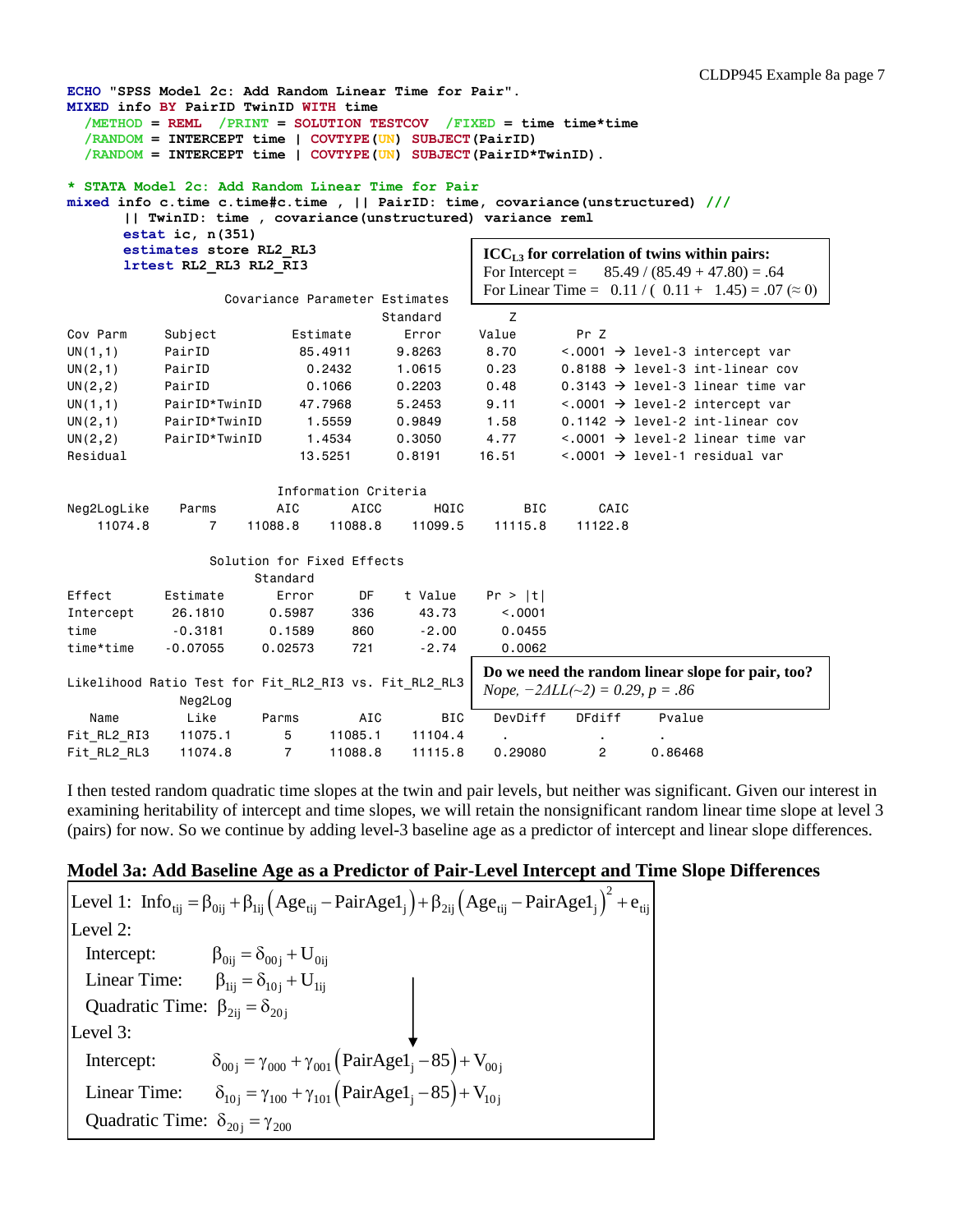#### CLDP945 Example 8a page 8

**TITLE "SAS Model 3a: Add Baseline Age as Predictor of Pair Intercepts and Linear Time Slopes"; PROC MIXED DATA=work.Example8a NOCLPRINT COVTEST NAMELEN=100 IC METHOD=REML; CLASS PairID TwinID; MODEL info = time time\*time BFage85 time\*BFage85 / SOLUTION DDFM=Satterthwaite; RANDOM INTERCEPT time / TYPE=UN SUBJECT=PairID; \* Level 3; RANDOM INTERCEPT time / TYPE=UN SUBJECT=PairID\*TwinID; \* Level 2; CONTRAST "Trajectory Diffs by Age" BFage85 1, time\*Bfage85 1 / CHISQ; ODS OUTPUT InfoCrit=Fit\_Age CovParms=Cov\_Age; \* Save for LRT, pseudo-R2; RUN; \* Pseudo-R2 for age; %***PseudoR2***(Ncov=7, CovFewer=Cov\_RL2\_RL3, CovMore=Cov\_Age); ECHO "SPSS Model 3a: Add Baseline Age as Predictor of Pair Intercepts and Linear Time Slopes". MIXED info BY PairID TwinID WITH BFage85 time /METHOD = REML /PRINT = SOLUTION TESTCOV /FIXED = time time\*time BFage85 time\*BFage85 /RANDOM = INTERCEPT time | COVTYPE(UN) SUBJECT(PairID) /RANDOM = INTERCEPT time | COVTYPE(UN) SUBJECT(PairID\*TwinID) /TEST = "Trajectory Diffs by Age" BFage85 1; time\*Bfage85 1. \* STATA Model 3a: Add Baseline Age as Predictor of Pair Intercepts and Linear Time Slopes mixed info c.time c.time#c.time c.BFage85 c.time#c.BFage85, /// || PairID: time, covariance(unstructured) /// || TwinID: time, covariance(unstructured) variance reml estat ic, n(351) test (c.BFage85=0) (c.time#c.BFage85=0) // Trajectory diffs by age** Covariance Parameter Estimates Standard Z Cov Parm Subject Estimate Error Value Pr Z UN(1,1) PairID 78.7908 9.3017 8.47 <.0001 UN(2,1) PairID -0.02415 1.0154 -0.02 0.9810 UN(2,2) PairID 0.07234 0.2193 0.33 0.3707 UN(1,1) PairID\*TwinID 47.6089 5.2158 9.13 <.0001 UN(2,1) PairID\*TwinID 1.6686 0.9812 1.70 0.0890 UN(2,2) PairID\*TwinID 1.4534 0.3052 4.76 <.0001 Residual 13.5712 0.8236 16.48 <.0001 Information Criteria Neg2LogLike Parms AIC AICC HQIC BIC CAIC 11056.3 7 11070.3 11070.4 11081.1 11097.4 11104.4 Solution for Fixed Effects Standard Effect Estimate Error DF t Value Pr > |t| Intercept 24.8887 0.6473 345 38.45 <.0001 time -0.4284 0.1681 892 -2.55 0.0110 time\*time -0.07124 0.02580 717 -2.76 0.0059 BFage85 -0.8602 0.1864 348 -4.61 <.0001 time\*BFage85 -0.05655 0.03089 267 -1.83 0.0683 Contrasts Num Den Label DF DF Chi-Square F Value Pr > ChiSq Pr > F Trajectory Diffs by Age 2 302 25.80 12.90 <.0001 <.0001 PsuedoR2 (% Reduction) for Cov\_RL2\_RL3 vs. Cov\_Age Name CovParm Subject Estimate StdErr ZValue ProbZ PseudoR2 Cov RL2 RL3 UN(1,1) PairID 85.4911 9.8263 8.70 <.0001 . Cov\_RL2\_RL3 UN(2,2) PairID 0.1066 0.2203 0.48 0.3143 . Cov\_RL2\_RL3 UN(1,1) PairID\*TwinID 47.7968 5.2453 9.11 <.0001 . Cov\_RL2\_RL3 UN(2,2) PairID\*TwinID 1.4534 0.3050 4.77 <.0001 . Cov RL2 RL3 Residual 2000 13.5251 0.8191 16.51 <.0001 Cov\_Age UN(1,1) PairID 78.7908 9.3017 8.47 <.0001 0.07837 Cov\_Age UN(2,2) PairID 0.07234 0.2193 0.33 0.3707 **0.32109** Cov\_Age UN(1,1) PairID\*TwinID 47.6089 5.2158 9.13 <.0001 0.00393 Cov Age UN(2,2) PairID\*TwinID 1.4534 0.3052 4.76 <.0001 -0.00003 Cov\_Age Residual 13.5712 0.8236 16.48 <.0001 -0.00340 The level-3 main effect of age and its interaction with time explained 7.84% and 32.11% of the level-3 pair intercept and time slope variance, respectively. I also tried quadratic effects of age in predicting the intercept and linear time slope, but neither was significant.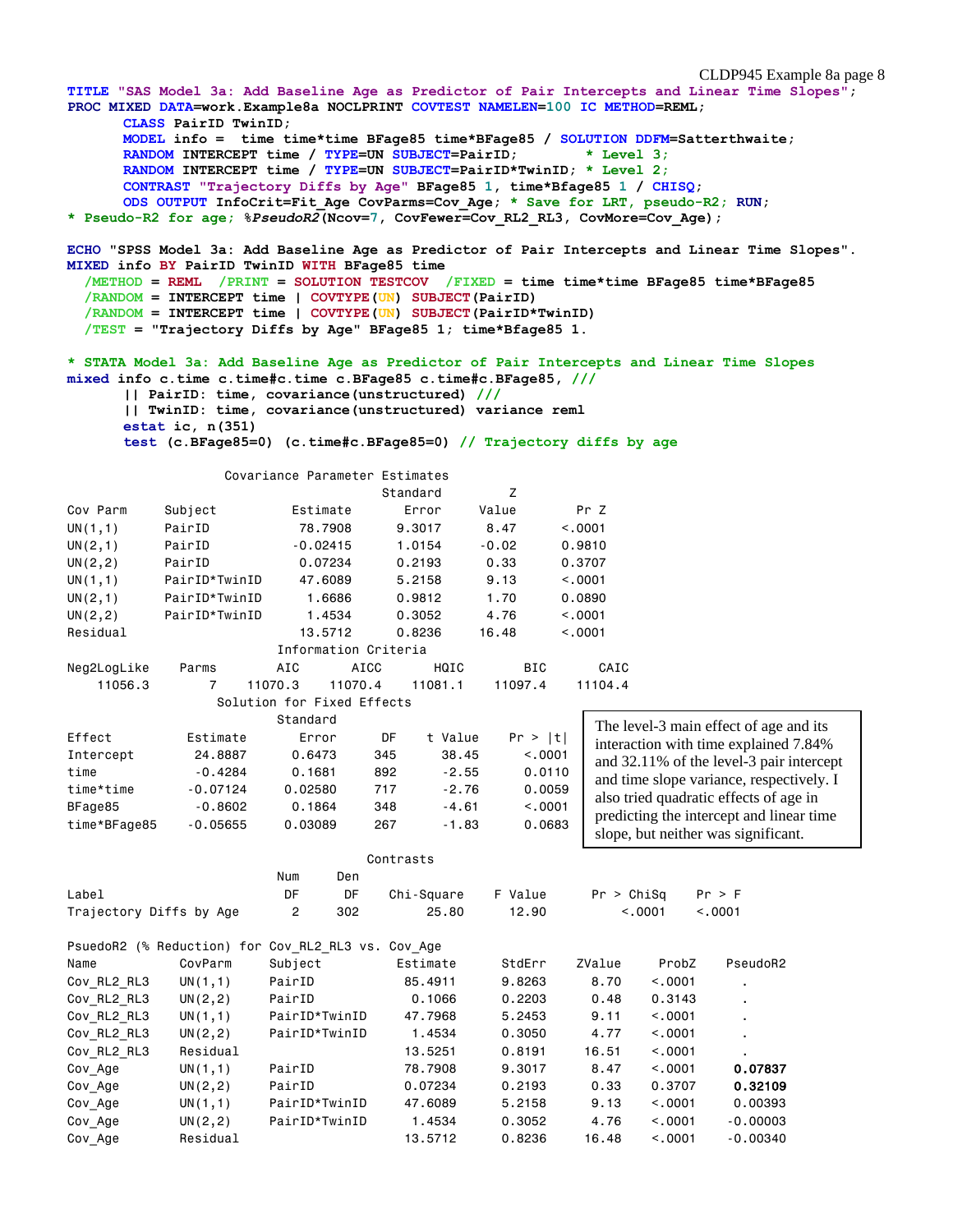```
Model 3b: Add Zygosity as a Predictor of Pair-Level Intercept and Time Slope Differences
                          (Age_{\text{tij}} - \text{PairAgel}_{j}) + \beta_{2ij} (Age_{\text{tij}} - \text{PairAgel}_{j})^2Level 1: Info_{ij} = \beta_{0ij} + \beta_{1ij} (Age_{tij} - PairAge1_j) + \beta_{2ij} (Age_{tij} - PairAge1_j) + e_{tij}Intercept: \beta_{0ij} = \delta_{00j} + U_{0ij}Linear Time: \beta_{1ij} = \delta_{10j} + U_{1ij}Quadratic Time: \beta_{2ij} = \delta_{20j}Level 2: 
Level 3: 
 Intercept: \delta_{00} = \gamma_{000} + \gamma_{001} (\text{PairAgel}_j - 85) + \gamma_{002} (\text{MZvDZ}_j) + \gamma_{003} (\text{PairAgel}_j - 85) (\text{MZvDZ}_j) + V_{00j} (\text{PairAgel}_j - 85)Linear Time: \delta_{10} = \gamma_{100} + \gamma_{101} (PairAge1_{j} - 85) + \gamma_{102} (MZvDZ_{j}) + \gamma_{103} (PairAge1_{j} - 85) (MZvDZ_{j}) + V_{10j}Quadratic Time: \delta_{20j} = \gamma_{200}TITLE "SAS Model 3b: Add Zygosity as Predictor of Pair Intercepts and Linear Time Slopes";
PROC MIXED DATA=work.Example8a NOCLPRINT COVTEST NAMELEN=100 IC METHOD=REML;
       CLASS PairID TwinID zyg;
       MODEL info = time time*time BFage85 time*BFage85 
                     zyg zyg*time zyg*BFage85 zyg*time*BFage85 / SOLUTION DDFM=Satterthwaite;
       RANDOM INTERCEPT time / TYPE=UN SUBJECT=PairID; * Level 3;
       RANDOM INTERCEPT time / TYPE=UN SUBJECT=PairID*TwinID; * Level 2;
CONTRAST "Diffs by Zyg" zyg -1 1, time*zyg -1 1, BFage85*zyg -1 1, time*BFage85*zyg -1 1 / CHISQ;
ODS OUTPUT InfoCrit=Fit_Zyg CovParms=Cov_Zyg; * Save for LRT, pseudo-R2; RUN; 
* Pseudo-R2 for zygosity;
%PseudoR2(Ncov=7, CovFewer=Cov_Age, CovMore=Cov_Zyg);
ECHO "SPSS Model 3b: Add Zygosity as Predictor of Pair Intercepts and Linear Time Slopes".
MIXED info BY PairID TwinID zyg WITH BFage85 time
   /METHOD = REML /PRINT = SOLUTION TESTCOV 
   /FIXED = time time*time BFage85 time*BFage85 zyg zyg*time zyg*BFage85 zyg*time*BFage85
   /RANDOM = INTERCEPT time | COVTYPE(UN) SUBJECT(PairID)
   /RANDOM = INTERCEPT time | COVTYPE(UN) SUBJECT(PairID*TwinID)
   /TEST = "Diffs by Zyg" zyg -1 1; time*zyg -1 1; BFage85*zyg -1 1; time*BFage85*zyg -1 1.
* STATA Model 3b: Add Zygosity as Predictor of Pair Intercepts and Linear Time Slopes
mixed info c.time c.time#c.time c.BFage85 c.time#c.BFage85 ///
            c.zyg c.zyg#c.time c.zyg#c.BFage85 c.zyg#c.time#c.BFage85, ///
     || PairID: time, covariance(unstructured) ///
     || TwinID: time, covariance(unstructured) variance reml
       estat ic, n(351) // Trajectory diffs by zygosity
       test (c.zyg=0) (c.zyg#c.time=0) (c.zyg#c.BFage85=0) (c.zyg#c.time#c.BFage85=0)
       estimates store Fit_Zyg
                     Covariance Parameter Estimates
                                        Standard Z
Cov Parm Subject Estimate Error Value Pr Z
UN(1,1) PairID 76.9815 9.2255 8.34 <.0001
UN(2,1) PairID 0.1952 1.0214 0.19 0.8484
UN(2,2) PairID 0.07385 0.2177 0.34 0.3672
UN(1,1) PairID*TwinID 47.8176 5.2339 9.14 <.0001
UN(2,1) PairID*TwinID 1.6538 0.9833 1.68 0.0926
UN(2,2) PairID*TwinID 1.4464 0.3021 4.79 <.0001
Residual 13.5287 0.8181 16.54 <.0001
                            Information Criteria
```

|                              |       |         | THIS INGLES IN STREET TO |         |            |       |         |         |            |        |
|------------------------------|-------|---------|--------------------------|---------|------------|-------|---------|---------|------------|--------|
| Neg2LogLike                  | Parms | AIC     |                          | AICC    | HQIC       |       | BIC.    | CAIC    |            |        |
| 11048.7                      |       | 11062.7 |                          | 11062.7 | 11073.4    |       | 11089.7 | 11096.7 |            |        |
|                              |       |         |                          |         | Contrasts  |       |         |         |            |        |
|                              |       |         | Num                      | Den     |            |       |         |         |            |        |
| Label                        |       |         | DF                       | DF      | Chi-Square |       | F Value |         | Pr > Chisq | Pr > F |
| Trajectory Diffs by Zygosity |       |         | 4                        | 276     |            | 11.30 |         | 2.83    | 0.0234     | 0.0253 |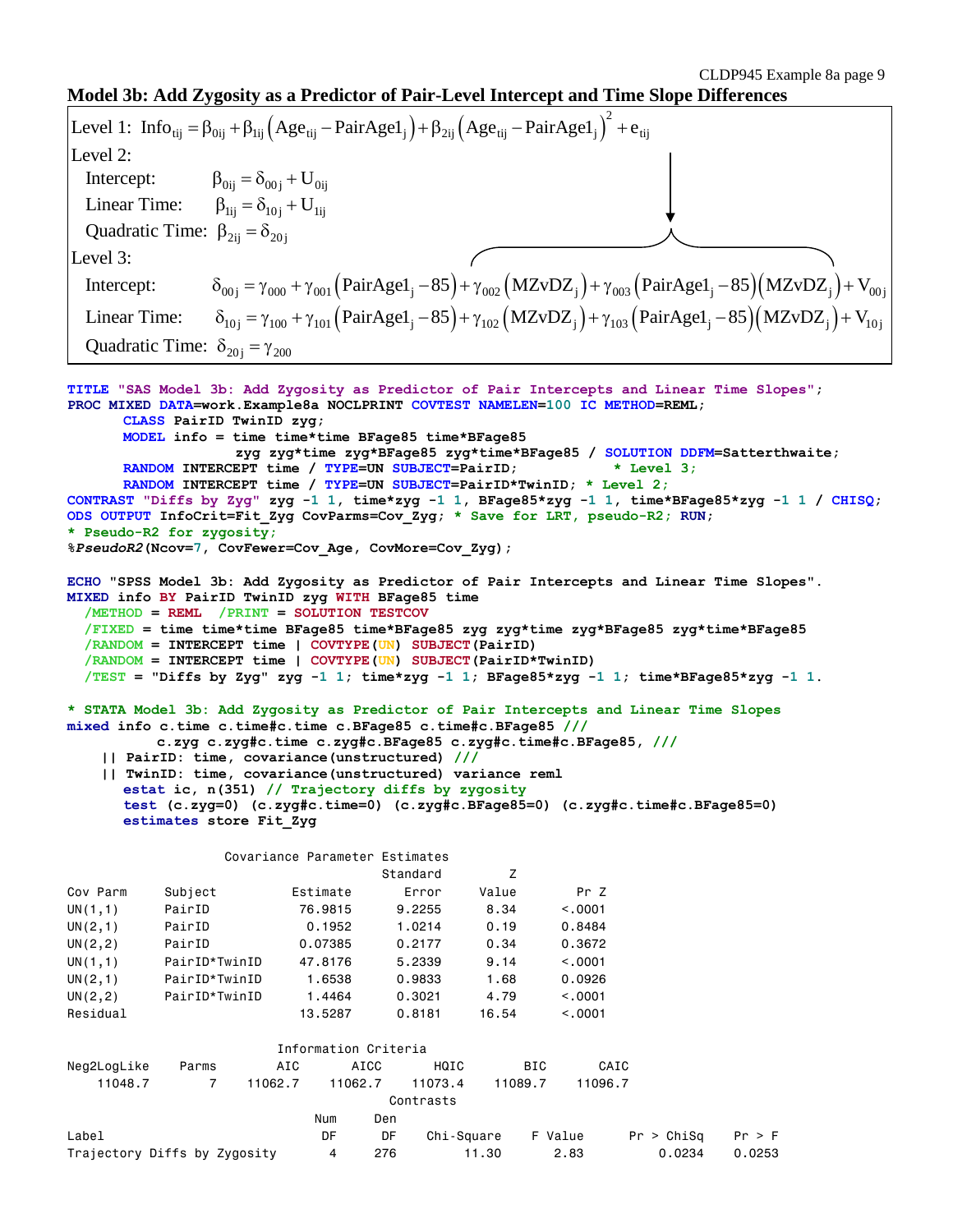|                  |          |     | Solution for Fixed Effects                     |                |                  |                |         | $22.7.6$ 2.1.1.1.1.pro $8.4$ pm |
|------------------|----------|-----|------------------------------------------------|----------------|------------------|----------------|---------|---------------------------------|
|                  |          |     |                                                | Standard       |                  |                |         |                                 |
| Effect           |          | zyg | Estimate                                       | Error          | DF               | t Value        | Pr >  t |                                 |
| Intercept        |          |     | 26,2390                                        | 0.9772         | 327              | 26.85          | < 0.001 |                                 |
| time             |          |     | $-0.3668$                                      | 0.2039         | 646              | $-1.80$        | 0.0724  |                                 |
| time*time        |          |     | $-0.07171$                                     | 0.02577        | 720              | $-2.78$        | 0.0055  |                                 |
| BFage85          |          |     | $-1.0161$                                      | 0.2820         | 328              | $-3.60$        | 0.0004  |                                 |
| time*BFage85     |          |     | 0.01414                                        | 0.04557        | 212              | 0.31           | 0.7566  |                                 |
| zyg              |          | DZ  | $-2.3236$                                      | 1.2924         | 333              | $-1.80$        | 0.0731  |                                 |
| zyg              |          | MZ  | 0                                              |                | $\sim$           | $\bullet$      |         |                                 |
| time*zyg         |          | DZ  | $-0.1225$                                      | 0.2061         | 262              | $-0.59$        | 0.5529  | The level-3 main effect         |
| time*zyg         |          | ΜZ  | 0                                              | $\blacksquare$ | $\sim$           | $\bullet$      |         | of zygosity explained           |
| BFage85*zyg      |          | DZ  | 0.2774                                         | 0.3737         | 341              | 0.74           | 0.4584  | 2.61% of the level-3 pair       |
| BFage85*zyg      |          | ΜZ  | 0                                              |                | $\sim$ 100 $\pm$ | $\blacksquare$ |         | intercept variance, but         |
| time*BFage85*zyg |          | DZ  | $-0.1308$                                      | 0.06181        | 257              | $-2.12$        | 0.0352  | zygosity by time actually       |
| time*BFage85*zyg |          | ΜZ  | 0                                              |                |                  |                |         | increased the level-3 pair      |
|                  |          |     |                                                |                |                  |                |         | slope variance instead.         |
|                  |          |     | PsuedoR2 (% Reduction) for Cov Age vs. Cov Zyg |                |                  |                |         |                                 |
| Name             | CovParm  |     | Subject                                        | Estimate       | StdErr           | ZValue         | ProbZ   | PseudoR2                        |
| Cov Age          | UN(1,1)  |     | PairID                                         | 78.7908        | 9.3017           | 8.47           | < .0001 |                                 |
| Cov Age          | UN(2, 2) |     | PairID                                         | 0.07234        | 0.2193           | 0.33           | 0.3707  |                                 |
| Cov Age          | UN(1,1)  |     | PairID*TwinID                                  | 47.6089        | 5.2158           | 9.13           | < .0001 |                                 |
| Cov Age          | UN(2, 2) |     | PairID*TwinID                                  | 1.4534         | 0.3052           | 4.76           | < .0001 |                                 |
| Cov Age          | Residual |     |                                                | 13.5712        | 0.8236           | 16.48          | < .0001 |                                 |
| Cov Zyg          | UN(1,1)  |     | PairID                                         | 76.7361        | 9,2038           | 8.34           | < .0001 | 0.026078                        |
| Cov_Zyg          | UN(2, 2) |     | PairID                                         | 0.07387        | 0.2196           | 0.34           | 0.3683  | $-0.021145$                     |
| Cov_Zyg          | UN(1,1)  |     | PairID*TwinID                                  | 47.8637        | 5.2448           | 9.13           | < .0001 | $-0.005352$                     |
| Cov Zyg          | UN(2, 2) |     | PairID*TwinID                                  | 1.4538         | 0.3048           | 4.77           | < 0.001 | $-0.000289$                     |
| Cov_Zyg          | Residual |     |                                                | 13.5682        | 0.8232           | 16.48          | < .0001 | 0.000220                        |

## **Model 3c: Add Heterogeneous Variances by Zygosity (to quantify heritability)**

*Note: SPSS and STATA versions each required extra dummy codes for MZ and DZ to be used in the variance model. SPSS version does not have heterogeneous residual variances (I could not get the code to work like it should have).*

```
TITLE "SAS Model 3c: Add Heterogeneous G and R matrices by Zygosity";
PROC MIXED DATA=work.Example8a NOCLPRINT COVTEST NAMELEN=100 IC METHOD=REML;
      CLASS PairID TwinID zyg;
      MODEL info = time time*time BFage85 time*BFage85 
                   zyg zyg*time zyg*BFage85 zyg*time*BFage85 / SOLUTION DDFM=Satterthwaite;
      RANDOM INTERCEPT time / TYPE=UN SUBJECT=PairID GROUP=zyg; * * Level 3;
      RANDOM INTERCEPT time / TYPE=UN SUBJECT=PairID*TwinID GROUP=zyg; * Level 2;
      REPEATED / GROUP=zyg;
      ODS OUTPUT InfoCrit=Fit_Het CovParms=Cov_Het; * Save for LRT, pseudo-R2;
      ESTIMATE "Age on Intercept: DZ" BFage85 1 BFage85*zyg 1 0;
      ESTIMATE "Age on Time Slope: DZ" time*BFage85 1 time*BFage85*zyg 1 0; RUN; 
* Test het variances;
%FitTest(FitFewer=Fit_Zyg, FitMore=Fit_Het);
ECHO "SPSS Model 3c: Add Heterogeneous G and R matrices by Zygosity".
MIXED info BY PairID TwinID zyg WITH BFage85 time MZ DZ
   /METHOD = REML /PRINT = SOLUTION TESTCOV 
   /FIXED = time time*time BFage85 time*BFage85 zyg zyg*time zyg*BFage85 zyg*time*BFage85
   /RANDOM = MZ MZ*time | COVTYPE(UN) SUBJECT(PairID)
   /RANDOM = DZ DZ*time | COVTYPE(UN) SUBJECT(PairID)
   /RANDOM = MZ MZ*time | COVTYPE(UN) SUBJECT(PairID*TwinID)
   /RANDOM = DZ DZ*time | COVTYPE(UN) SUBJECT(PairID*TwinID)
   /TEST "Age on Intercept: DZ" BFage85 1 BFage85*zyg 1 0
   /TEST "Age on Time Slope: DZ" time*BFage85 1 time*BFage85*zyg 1 0.
* STATA Model 3c: Add Heterogeneous G and R matrices by Zygosity
mixed info c.time c.time#c.time c.BFage85 c.time#c.BFage85 ///
           c.zyg c.zyg#c.time c.zyg#c.BFage85 c.zyg#c.time#c.BFage85, ///
       || PairID: mz mztime, noconstant covariance(unstructured) ///
       || PairID: dz dztime, noconstant covariance(unstructured) ///
```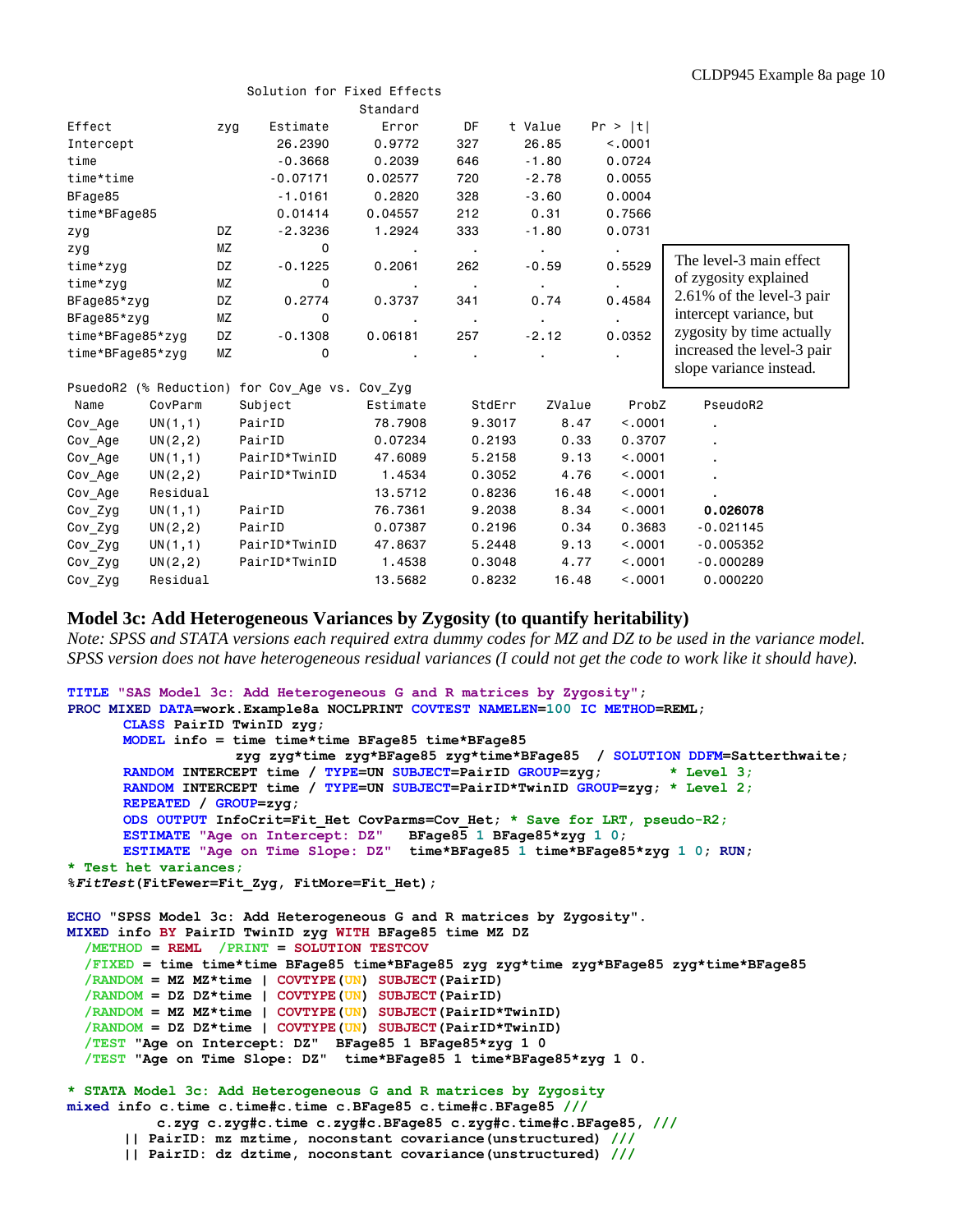```
|| TwinID: mz mztime, noconstant covariance(unstructured) ///
|| TwinID: dz dztime, noconstant covariance(unstructured) ///
   variance reml residuals(independent,by(zyg))
estat ic, n(351) 
lincom c.BFage85*1 + c.zyg#c.BFage85*1 // Age on Intercept: DZ
lincom c.time#c.BFage85*1 + c.zyg#c.time#c.BFage85*1 // Age on Time Slope: DZ
estimates store Fit_Het
lrtest Fit_Het Fit_Zyg
```
#### Covariance Parameter Estimates

|          |               |        |           | Standard | Z       |         |
|----------|---------------|--------|-----------|----------|---------|---------|
| Cov Parm | Subject       | Group  | Estimate  | Error    | Value   | Pr Z    |
| UN(1,1)  | PairID        | zyg DZ | 55,0442   | 11,8158  | 4.66    | < 0.001 |
| UN(2,1)  | PairID        | zyg DZ | $-0.4171$ | 1.3047   | $-0.32$ | 0.7492  |
| UN(2, 2) | PairID        | zyg DZ | 0         | ٠.       | ٠.      | ٠.      |
| UN(1,1)  | PairID        | zyg MZ | 105.88    | 15,0698  | 7.03    | < 0.001 |
| UN(2,1)  | PairID        | zyg MZ | 0.9788    | 1,7090   | 0.57    | 0.5668  |
| UN(2, 2) | PairID        | zyg MZ | 0.6152    | 0.3648   | 1.69    | 0.0459  |
| UN(1,1)  | PairID*TwinID | zyg DZ | 70,8603   | 9,5620   | 7.41    | < 0.001 |
| UN(2,1)  | PairID*TwinID | zyg DZ | 2.4174    | 1.3398   | 1.80    | 0.0712  |
| UN(2, 2) | PairID*TwinID | zyg DZ | 1,1609    | 0.2462   | 4.71    | < 0.001 |
| UN(1,1)  | PairID*TwinID | zyg MZ | 18,5869   | 4.0696   | 4.57    | < 0.001 |
| UN(2,1)  | PairID*TwinID | zyg MZ | 0.4866    | 1.0519   | 0.46    | 0.6436  |
| UN(2, 2) | PairID*TwinID | zyg MZ | 1,3806    | 0.4153   | 3.32    | 0.0004  |
| Residual |               | zyg DZ | 13.9688   | 1.1309   | 12.35   | < 0.001 |
| Residual |               | zyg MZ | 12,9889   | 1.1721   | 11.08   | < .0001 |

|             |       | Information Criteria |         |         |         |         |  |  |  |
|-------------|-------|----------------------|---------|---------|---------|---------|--|--|--|
| Neg2LogLike | Parms | AIC                  | ATCC.   | HQIC    | BIC     | CAIC    |  |  |  |
| 11005.0     |       | 11031.0              | 11031.2 | 11051.0 | 11081.2 | 11094.2 |  |  |  |

|                  |     |            | Solution for Fixed Effects |                |         |          |
|------------------|-----|------------|----------------------------|----------------|---------|----------|
|                  |     |            | Standard                   |                |         |          |
| Effect           | zyg | Estimate   | Error                      | DF             | t Value | Pr >  t  |
| Intercept        |     | 26,1032    | 1.0277                     | 139            | 25.40   | < 0.0001 |
| time             |     | $-0.3426$  | 0.2169                     | 289            | $-1.58$ | 0.1154   |
| time*time        |     | $-0.07051$ | 0.02570                    | 722            | $-2.74$ | 0.0062   |
| BFage85          |     | $-1.0285$  | 0.2963                     | 139            | $-3.47$ | 0.0007   |
| time*BFage85     |     | 0.03232    | 0.05169                    | 102            | 0.63    | 0.5332   |
| zyg              | DZ  | $-2.1640$  | 1.3125                     | 289            | $-1.65$ | 0.1003   |
| zyg              | ΜZ  | 0          | ٠                          | $\blacksquare$ |         |          |
| time*zyg         | DZ  | $-0.1410$  | 0.2154                     | 228            | $-0.65$ | 0.5135   |
| time*zyq         | ΜZ  | 0          |                            | $\blacksquare$ |         |          |
| BFage85*zyg      | DZ  | 0.2888     | 0.3799                     | 295            | 0.76    | 0.4477   |
| BFage85*zyg      | ΜZ  | 0          | ٠                          | $\blacksquare$ |         |          |
| time*BFage85*zyg | DZ  | $-0.1515$  | 0.06481                    | 221            | $-2.34$ | 0.0203   |
| time*BFage85*zyg | ΜZ  | 0          |                            | ٠              |         |          |

| Estimates             |           |         |     |         |         |  |  |  |  |
|-----------------------|-----------|---------|-----|---------|---------|--|--|--|--|
| Standard              |           |         |     |         |         |  |  |  |  |
| Label                 | Estimate  | Error   | DF  | t Value | Pr >  t |  |  |  |  |
| Age on Intercept: DZ  | $-0.7397$ | 0.2378  | 212 | $-3.11$ | 0.0021  |  |  |  |  |
| Age on Time Slope: DZ | $-0.1192$ | 0.03919 | 236 | $-3.04$ | 0.0026  |  |  |  |  |

|         | Neg2Log |       | Likelihood Ratio Test for Fit Zyg vs. Fit Het |         |         |        | Is the heterogeneous variance model a better fit? | Yes, $-2\Delta LL(7) = 43.66$ , $p < .001$ (note SAS didn't count the 0) |
|---------|---------|-------|-----------------------------------------------|---------|---------|--------|---------------------------------------------------|--------------------------------------------------------------------------|
| Name    | Like    | Parms | AIC                                           | BIC.    | DevDiff | DFdiff | Pvalue                                            |                                                                          |
| Fit Zyg | 11048.7 |       | 11062.7                                       | 11089.7 |         |        |                                                   |                                                                          |
| Fit Het | 11005.0 | 13    | 11031.0                                       | 11081.2 | 43.6599 |        | 8.6337E-8                                         |                                                                          |